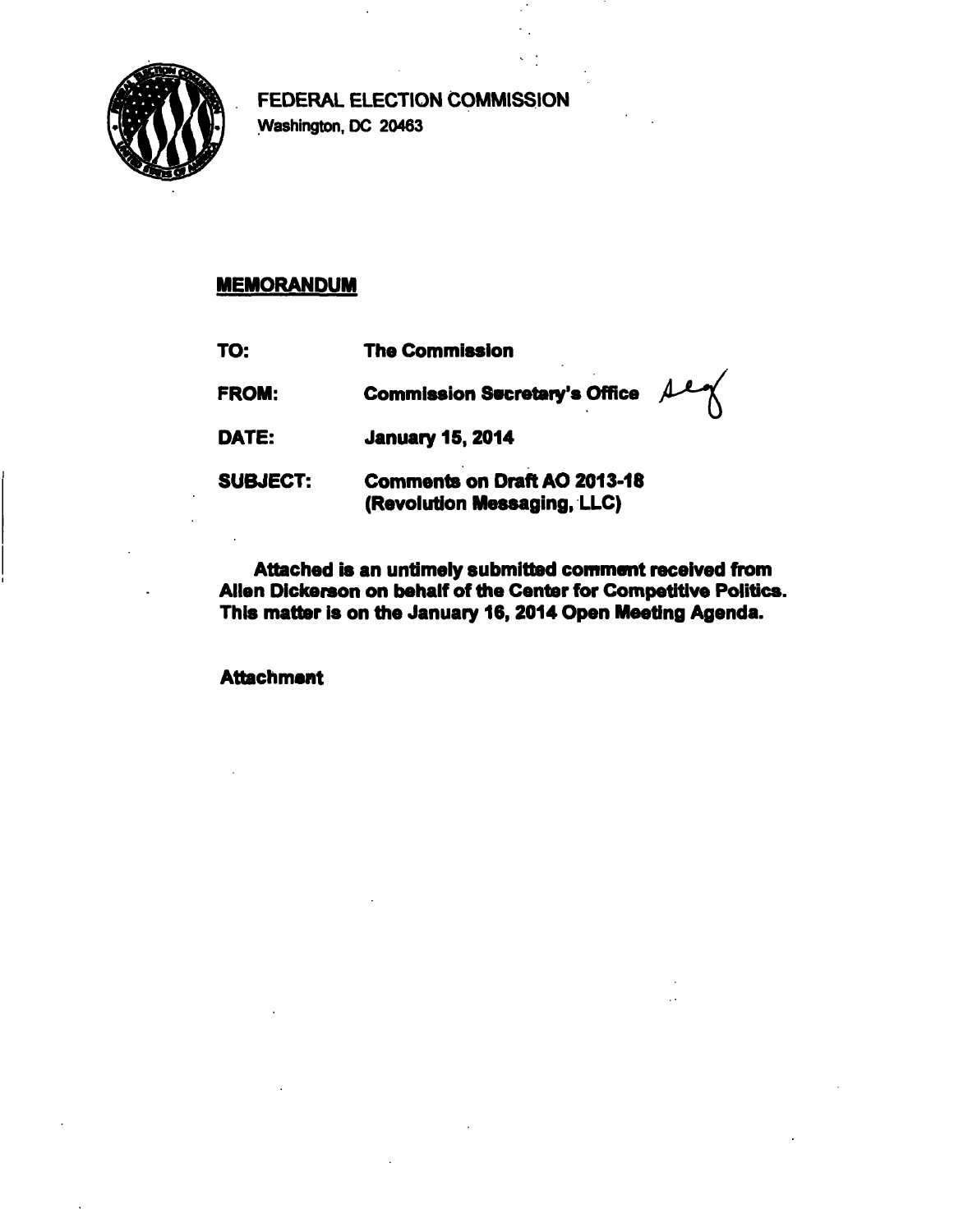

**VZ\ i i P 12= 05** 

## **January 15, 2014**

**Via Electronic Filing** 

**Shawn Woodhead Werth Secretary and Clork Federal Election Commission 999 E Street. N.W. Washington, D.C. 20463** 

## **Re: AO 2013\*18 (Revolution Mesaaging, LLC)**

**Dear Ms. Werth:** 

**Revolution Messaging, LLC, has submitted an Advisory Opinion Request concerning the applicability to mobile phone advertisements of the "small items" and "impracticability" exemptions to the Commission's general disclaimer requiromcnta. Having reviewed the draft advisory opinions circulated by the Commission's staff on November 26, 2013, the Center for Competitive Politics ("CCP") writes to provide its perspective and urge the adoption of Draft B.** 

**As the Request notes, Revolution Messaging was forced to seek the Commission's guidance because it "has encountered mobile advertising vendors that refuse to accept [its clients'] ads unless a disclaimer is included." Consequently, "these clients will be prevented from placing mobile advertisements that contain express advocacy unless the Commission clarifies that these smaU mobile advertisements are exempt from disclaimer requirements.\*'** 

**Both drafts agree that the Request implicates two potential exceptions to the general disclaimer requirements for public communications that expressly advocate the election or defeat of a clearly identified candidate. Seo 11 C.F.R. § 110.11(a)(1),**  (2) and 110.11(e) $\cdot$ (f). These exceptions are the "small items exception," which applies to "[b]umper stickers, pins, buttons, pens, and similar small items upon **which the displaimor cannot be conveniently printed" and the "impracticability**  exception" for "[s]kywriting, water towers, wearing apparel, or other means of **displaying an advertisement of such a nature that the inclusion of a disclaimer would be impracticable." 11 C.F.R. § 110.11(f)(1)(i).** (ii).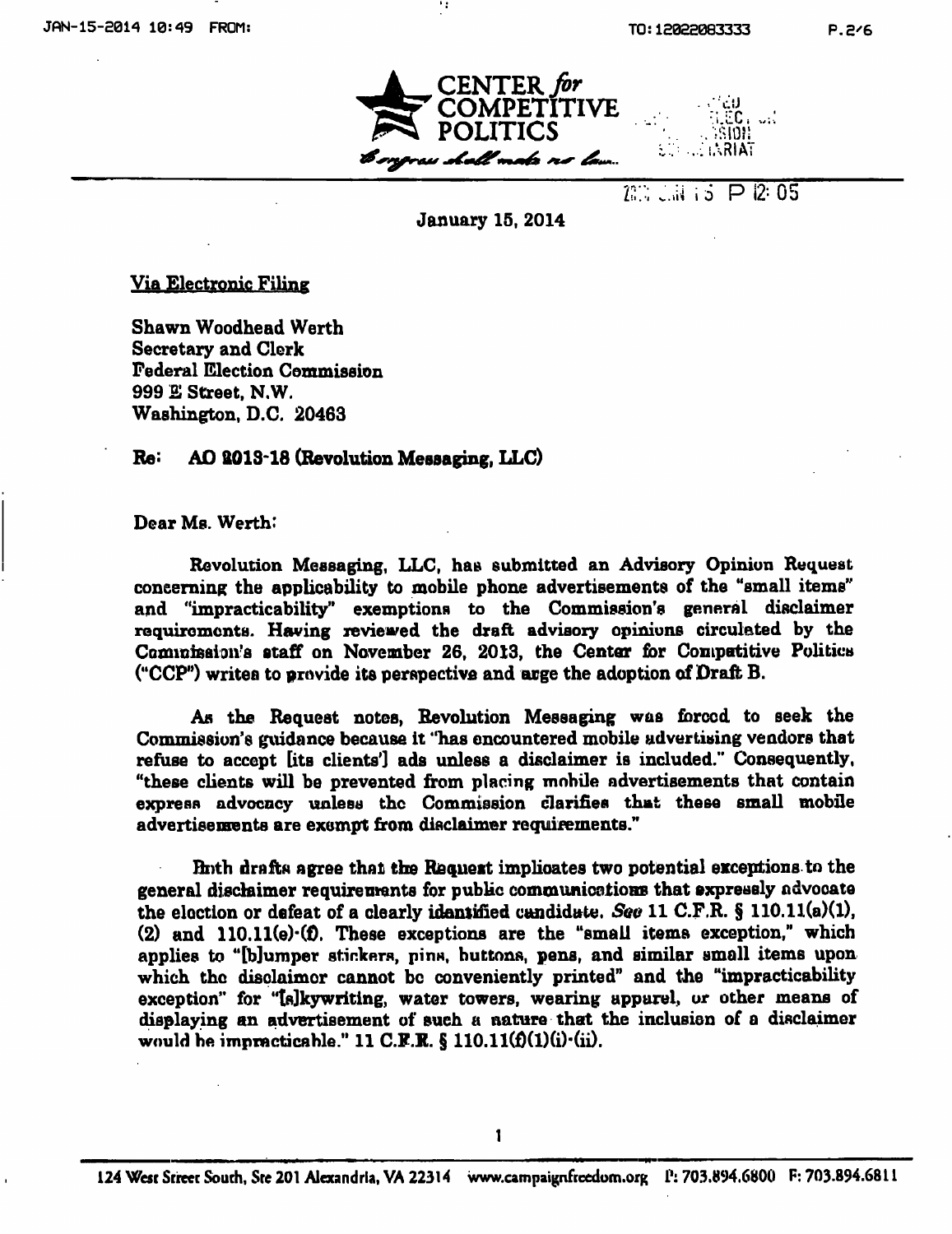**It should be noted that neither exception requires that the inclusion of a**  disclaimer be *impossible*. Draft A in particular notes that, for the small items **exception, "practicality (or 'convenience' in the regulatory vernacular) is the critical**  factor in determining he exception's applicability; size is not dispositive." See Draft **A at 5 (quoting Statement of Reasons of Vice Chairman Darryl R. Wold, and**  Commissioners Lee Ann Elliott, David M. Mason, Danny L. McDonald, and Karl J. **Sandstrom at 2, MUR 4791 (Ryan for Congress)).** 

Practicality and convenience are two sides of the same coin: the issue is **whether the imposition of a disclaimer requirement will render a particular mode of**  communication too inconvenient for practical use. That is true for a wide range of **traditional media, including those listed in the regulations themselves. If it is "impractical" to append a disclaimer to pins and bumper stickers, it is certainly impractical for** *smaller* **spaces such as mobile phone banner ads.** 

**Draft A avoids this intuitive point by second-guassing the Request, which specifically noted that industry standards "limit the dimensions of the largest available advertisement tn 820 x 50 pixels." This is important since "[t]he externality of the [pixel] restriction" means that "Revolution Messaging cannot simply change the specifications of the advertising to provide adequate space for disclaimers." Draft B at 7.** 

Not so, says **Draft A**:

**Revolution Messaging's mobile phone advertisements can be presented in larger and expandable formats than [sic] the static banner ad of 320 X 50 pixels. For instance, as evidenced by the Interactive Advertising**  Bureau's guidelines, "Static Interstitial" mobile phone advertisements **have a pixel limit of 320 x 250; a "Smartphone Rich interstitial" advertisement has a pixel count of 300 x 260; and "Rich Banner & Expandable" and "Rich Wide Banner & Expandable" mobile phone advertisements are expandable up to 300 x 250 and 320 x 416, respectively.'\*** 

Put difforantly, Draft A suggasts that, because Revolution Messaging's clients **may purchase a different product, the inclusion of a disclaimer is not "impracticable."** 

**Of course, that argument also applies to traditional items. Pens containing customizable "larger and expandable formats" are available, such as "banner pens"**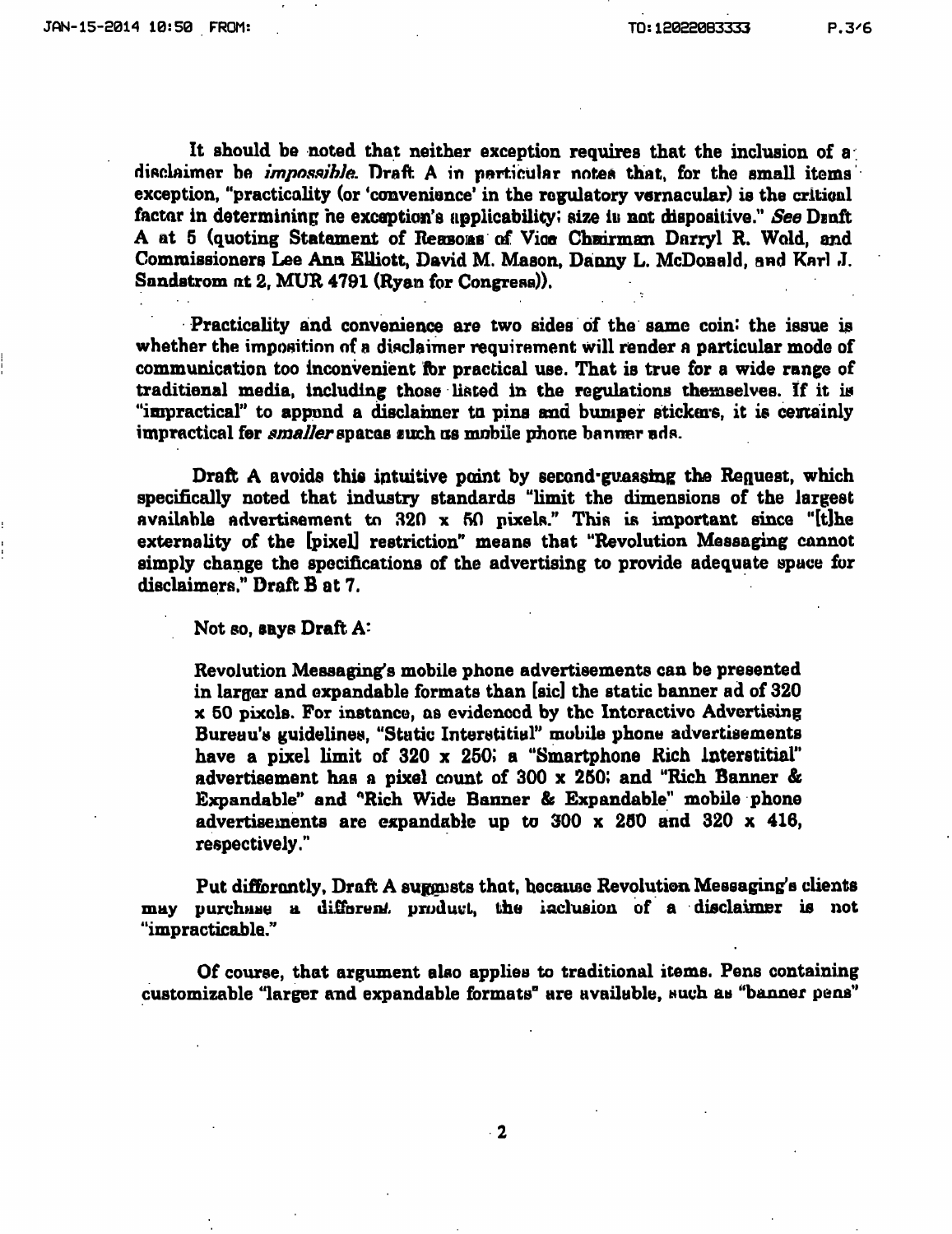that contain a pull-out, printed inset. See http://www.scrollpens.com.<sup>1</sup> Yet no one **suggests that the "small item" exeraption cannot apply to ordinary pens because there is a new "technological means of providing required disclaimer information in a format consistent with" modem pen-manufacturing innovation. Such a position would be undeniably silly.** 

**The same is true here. As a practical matter, Draft A ignores the details of the Interactive Advertising Bureau's C'lAB's") guidelines. The largest available "image" ads are 320 x 50 pixels. The other products listed under "Rich Media/Expanded" are different in kind as well as in size. If one clicks on the expandable menu and explores the detailed descriptions of these categories, one finds, for example, that "[dull screen [expansion] is dependent on the device model and may be restricted by status bars or navigation menus of the OS, browser and/or application." Interactive Advertising Bureau. Mobile Phone Creative Guidelines.**  http://www.iab.net/guidelines/508676/508676/mobileguidclincs. Draft A cites the "Static Interstitial" option without explaining what that option actually entails, **likely because the answer is technical and non'obvious. Apparently, these arc essentially full-screen pop-up ads that, according to Google, "immediately present rich HTML5 experiences... at natural app transition points such as launch, video**  pre-roll[*]* or game level load."<sup>2</sup> Forbes Media provides a useful example.<sup>8</sup>

There are a number of reasons Resolution Messaging's clients may prefer banner ads to these mure intrusive, same expensivn, differently-situated products. **Perhaps their audience has phones that cannot handle "rich HTML5 experiences," or they wish to advertise on apps that do not have "natural transition points." CCP, like the FEC. does not have the technical competence to make assumptions on this topic. Revolution Messaging does, which ia why it has requested guidance on a particular type of communication.** 

**Technology is constantly in flux, and at anme point common-sense regulation should bc the norm. If an item is undeniably "small," and the reproduction of the (unnecessarily wordy) disclaimer is undeniably inconvenient (in both the technical** 

<sup>&</sup>lt;sup>1</sup> An image of one of these pens, as it appeared on the company's website on January **14, 2014. is attached to tliis comment as Appendix A. The website itself includes a**  helpful animated demonstration of the concept.

**<sup>2</sup> Google, Doubleclick for Publishers (DFP) Interstitial Ads,**  https://developers.google.com/mobile-ads-sdk/docs/dfp/advanced.

**<sup>^</sup> Forbes Media, Interstitials. http://www.forbesmedia.comyinterstitials ("[g]arner 100% user attention: no other elements on the screen to distract users from your message!").**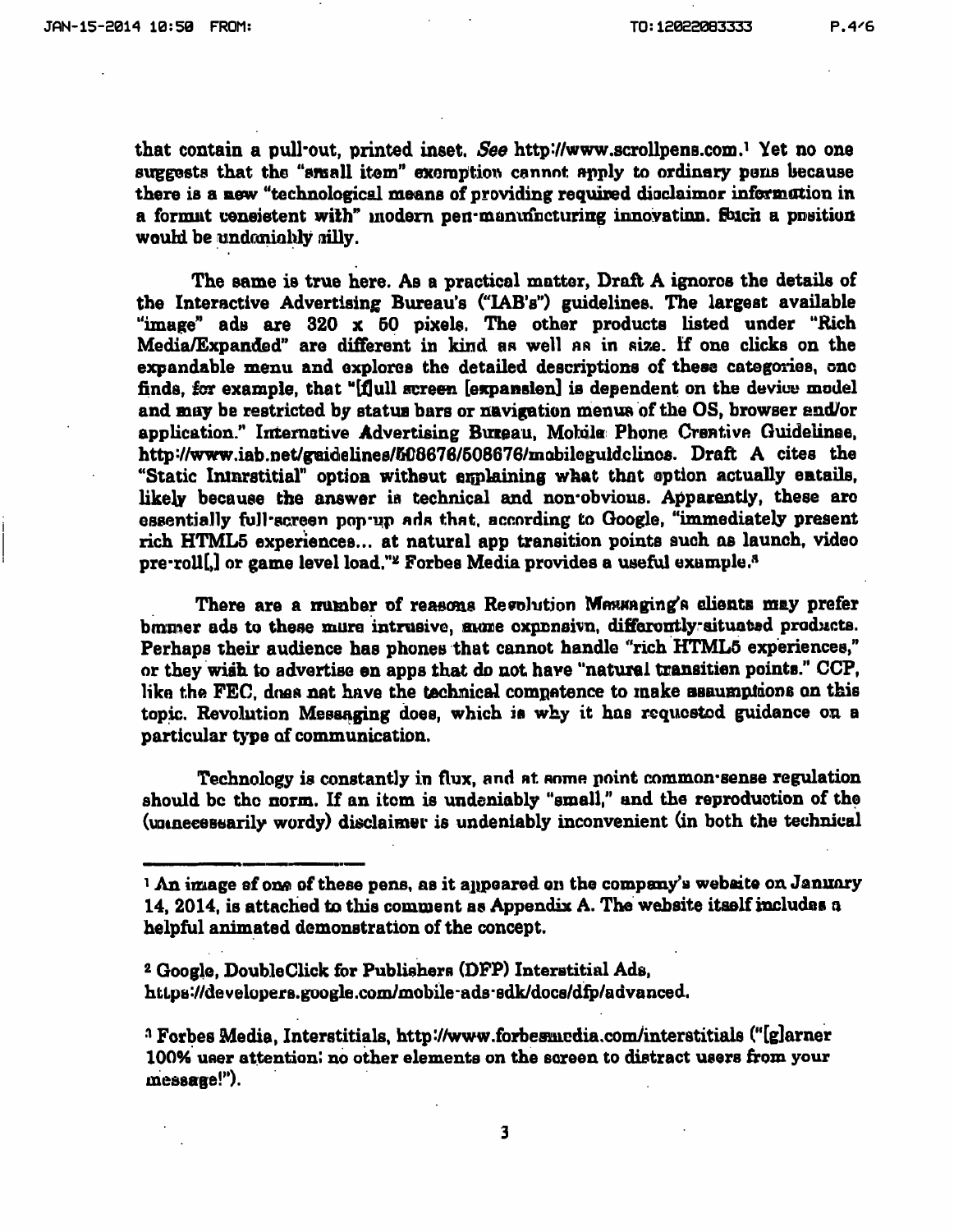and ordinary senses of the word), the better approach is to faithfully apply the **Commission's regulations and allow the speech while permitting the disclaimer's omission.** 

**The alternative is a situation where the FEC, a body with a very particular**  expertise that does not extend to the business choises of mobile phone advertisers, **attempts to get ahead of both innovation and the market. Speakers will lose, as a practical matter, their preferred means of communicating with the public\*** 

**Technology is a tool, nothing more. And while it can certainly provide new means of conveying broadcast advertisements, disclaimer and all. it can also create new versions of traditional items like pencils and bumper stickers. The FEC should not be in the business of requiring mobile advertisers to force full-screen pop-up ads on consumers, simply because this entirely different product exists for some mobile platforms, any more than it should force political campaigns to abandon standard pens now that the Scroll Pen is available.\*^** 

**CCP urges the Commission to adopt Draft B.** 

**Respectfully submitted,** 

**Allen Dickerson Legal Director** 

<sup>5</sup> Other examples exist. *Compare* 11 C.F.R. § 110.11(f)(1)(i) (exempting "wearing apparel" under impracticability exception), with http://www.tex-t.co.uk/ (T-shirt **containing "scrolling LED programmable text" with a limit of 512 characters). Which is the point: just because a technological innovation occurs does not make the resulting product a substitute for more traditional means of conveying a simple political message. Nor does it permit the Commission to essentially ban the use of preexisting tochnologios in favor of later, bulkier, more expensive, less'desirable alternatives. To adopt a rhetorical page from the world of computer programming: the continuing existence of political bumper stickers is a feature, not a bug.** 

**<sup>\*</sup> Of course, even without a disclaimer, any political commiliee advertiser tliat spends more than \$200 on independent expenditure ads in a calendar year will need to disclpse the expenditures to the FEC. Other persons must report independent expenditures of more than \$250 in a calendar year.**